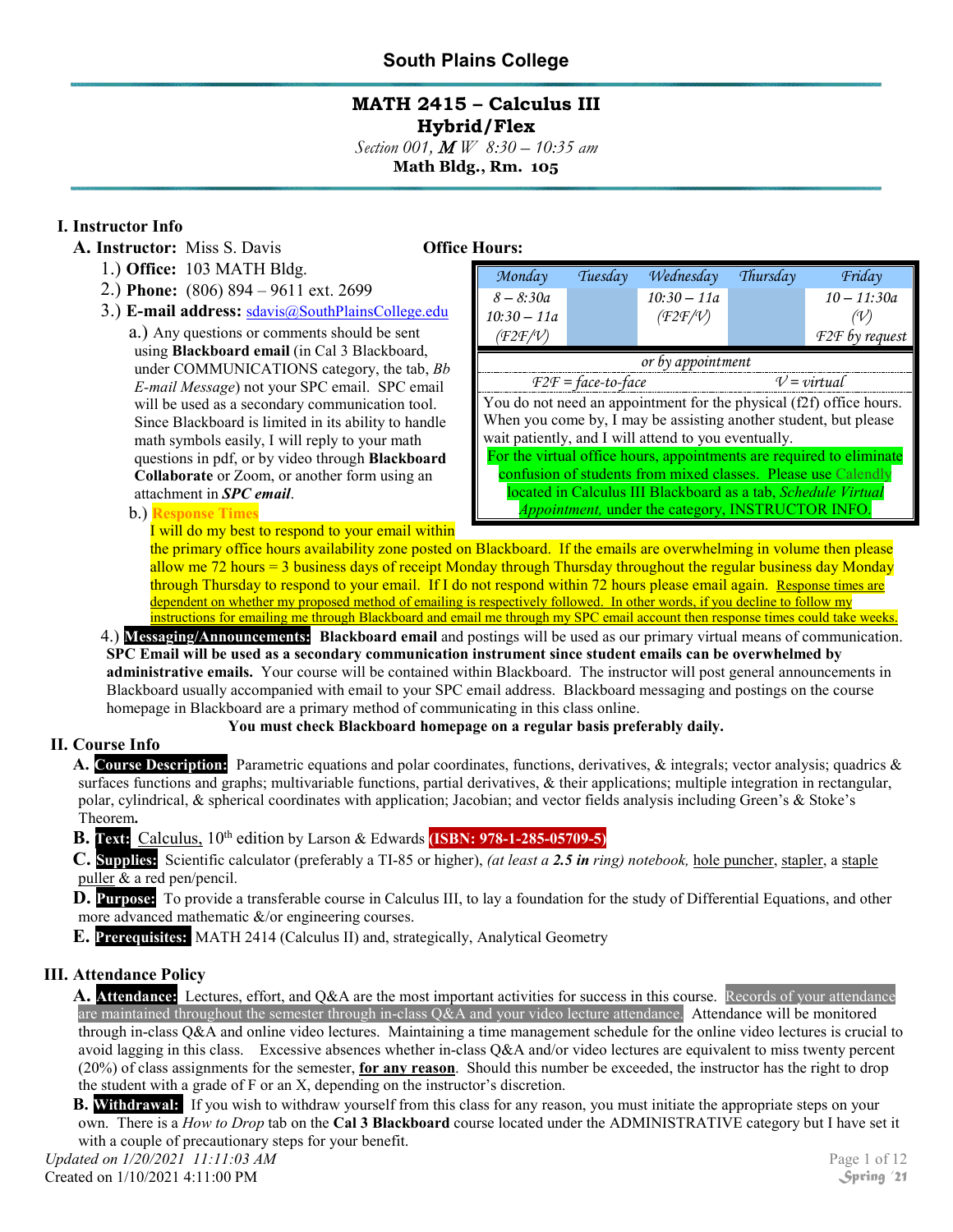## **IV. Equipment**

#### **A. Online Essentials:**

#### 1.) Internet access

- Working, reliable internet access with the ability to view videos via Blackboard or YouTube and participating in online conferences via Zoom.
- $\triangleright$  Libraries, school and public communities, are a great source to computer accessibility. Reassure operating hours since posted available times may not concur with actual available times. Remember during this COVID era, things may not appear as they seem.
- 2.) Computer (laptop highly recommended)
	- *Method to scan homework/tests.* You may be expected to scan your homework/quizzes/tests and submit them to the instructor.
	- *Method(s) of scanning handwritten work to submit.* The free app CamScan is available. It is very user friendly and the scans are usually clear. You can scan a group of pages called a "batch". If you have another suggestion then please feel free to contact me. The Technology tab in Blackboard in the SKILLS & HOW TO category lists a couple of methods for effective means of scanning and virtually submitting your documents. Practice makes perfect in terms of time duration and thoroughness for these methods.

#### 3.) Webcam

An online video conference program will be used as a tool to attend live lectures online through Blackboard and to monitor work activity if it happens that we have to work from home via online. Thus, online video conferencing requires students to have a webcam.

#### 4.) **Blackboard (Bb)**

- The online course management system that will be used for this course.
- A wealth of information is provided to you for this class in the **Cal 3 Blackboard**. All the information for this class will exist on Blackboard including but not limited to syllabus (updated), homework assignments, worksheets, videos, (located on Cal 3 Blackboard under the COURSE MATERIAL category), & etc., but additional material involves COVID material (refer to X. A. of this syllabus), Classroom Conduct (Cal 3 Blackboard tab, *Notebook Material,* under SUPPLEMENTARY category), Technological & Equipment info & assistance (refer to IV. A. 2.) of this syllabus),

Tutoring opportunities (refer to V. F. 4.) of this syllabus), previous semester student evaluations (located on Cal 3 Blackboard under the EVALUATION category in tab, *Rate My Professor*), and miscellaneous administrative information. Please be responsible to log in to Blackboard and visit Calculus III Blackboard page and peruse through it to become familiar with all the items.

Login at [http://southplainscollege.blackboard.com](http://southplainscollege.blackboard.com/). The user name and password should be the same as the MySPC and SPC email.

User name: first initial, last name, and last 4 digits of the Student ID

Password: Original Campus Connect Pin No. (located on SPC acceptance letter)

- *Technical Support:* Student support is available by emailing [blackboard@southplainscollege.edu](mailto:blackboard@southplainscollege.edu) or calling 716-2180. There is also an easy access tab, *IT Help Desk*, in the Cal 3 Blackboard located under the ASSISTANCE category. When emailing a request for help, include your full name, course(s) enrolled in, name of instructor(s) and a phone number where you can be reached.
- *Blackboard Tutorials.* Blackboard video tutorials are available a[t http://ondemand.blackboard.com/students.htm.](http://ondemand.blackboard.com/students.htm) An easy access tab, *Blackboard Collaborate Ultra Assistance*, in the Cal 3 Blackboard course under the COMMUNICATIONS category.
- *Blackboard App.* A free Blackboard App is highly suggested and recommended and can be downloaded in the APP store specific to your cell phone.
- 5.) Calculator
	- You will need a scientific calculator for this course.
	- Recommended: TI-89 Titanium (for STEM majors) or TI-92.
	- $\blacktriangleright$  Acceptable: TI-83, TI-83+, TI-84, TI-84+, or TI-84+ Silver Edition but many others are also acceptable.
	- Any other graphing calculator, you will need to read you manual to determine how to make the processes work.
	- The TI graphing calculator model is not allowed in this class: TI-Nspire.
	- Cell phones and similar devices may NOT be used as calculators and no sharing of calculators is allowed.
	- $\triangleright$  If you have any questions about your calculator, check with the instructor immediately.
- 6.) Other Resources
	- $\triangleright$  You are expected to keep up with the schedule set forth by the due dates of the video lectures, homework assignments, quizzes, and the exams. If you need help, please ASK! Here are some other good resources online:
		- Your instructor is your first and BEST resource for any help!!!!
		- Free online math videos a[t www.khanacademy.org,](http://www.khanacademy.org/) [www.patrickjmt.com,](http://www.patrickjmt.com/) [www.mathtv.com,](http://www.mathtv.com/) & MIT Opencourseware .
- 7.) Troubleshooting
	- Computer Issues
		- If your personal computer becomes "disabled", then you will need to seek an alternate computer source. Please refer to section IV, 1.) of this syllabus for recommendations.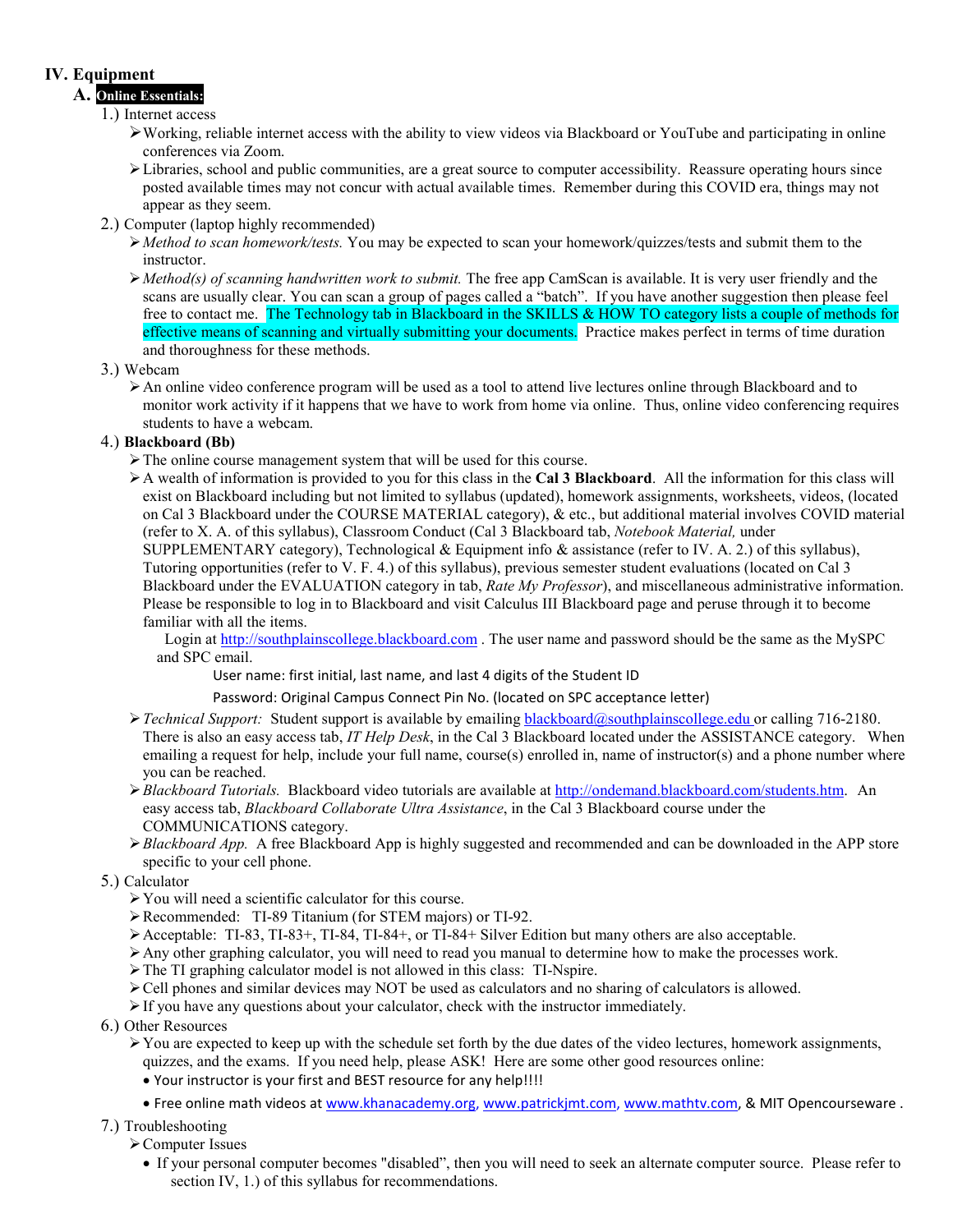## **V. Coursework Policies**

**A. Assignment Policy:** Homework will be assigned for each class meeting (located on Cal 3 Blackboard under the COURSE MATERIAL category in the tab, *Homework Textbook Assignments*). You are expected to work all problems assigned in each assignment and to seek help when you do not understand. You are responsible for keeping up to date and prepared. Homework is to be completed and be kept in a notebook that must accompany you to each (f2f) class session. Late homework is not accepted. Refer to Cal 3 Blackboard under SUPPLEMENTARY category in the tab, *Notebook Material*, for the homework procedure and others to be used in this class.

**B. Assessments:** There will be quizzes given over the assigned homework and online lecture videos in which no make-ups will be allowed. The total number of quizzes for the semester is unpredictable (unknown number at this moment) but only a portion will count as the quiz grade (implying the few lowest will be dropped). The quizzes will be distributed partially online and paper inclass. The paper quizzes would be handwritten requiring you to work the problems out on paper, scan your work, and upload it to Cal 3 Blackboard immediately after you complete the quiz. Please refer to section IV, 2.) of this syllabus for scanning & uploading documents. For online quizzes, you will be able to access assignments or the book in Cal 3 Blackboard during the quiz. You are not allowed to use any electronic devices during quizzes except a calculator! You will have a limited time to complete each quiz.

**C. Tests:** There will be four (possibly five) tests and a comprehensive final. Initially, the exams will be f2f. However, if COVID prevents f2f meetings then the exams will be conducted online through Zoom meetings. Zoom invitations will be delivered through Blackboard via announcements and/or Bb email on or before exam days.

If the final exam score is greater than any non-zero major exam score then the final exam score replaces the major exam score. In other words, the major exam score will be deleted, and the final exam score will count two times (an exception is the Honest Effort Rule (**H.E.R.**) policy). See your OUTLINE for the approximate date for each test.

1.) **Make-up Policy**: There is no automatic provision for making up exams. Only under extreme circumstances (e.g., death in the family, hospitalization, +COVID test) will make-up exams be inevitable, and these circumstances must be documented. These situations will be dealt with on a trial-by-trial basis. If at all possible, the instructor should be notified prior to missing an exam.

**D. Grading Policy:** Your final grade will be based solely on major exam scores, homework/quiz average, and a comprehensive final.

1.) **Grading Score:** Final score =  $\frac{\text{Test 1+Test 2+Test 3 + Homework/Quiz Avg. + Final Exam score}}{5}$ 

2.) *NOTE:* If the final exam score is greater than the least non-zero major exam score (excluding the Homework/Quiz avg.) then the final exam score replaces the least non-zero major exam score. In other words, the major exam score will be deleted and the final exam score will count two times.

3.) **Borderline Grades:** These grades will be evaluated with regard to attendance and mature conduct in class

4.) **Blackboard Gradebook:** Your grades will be accessible in Cal 3 Bb Gradebook under category, EVALUATION, in the tab, *Grades*. However, I consider Bb Gradebook the UNOFFICIAL grade because, at any time, it may not contain all your grades for the course. For your final score in this course, you will obtain at the end of the semester **through Texan Connect &/or Colleague.**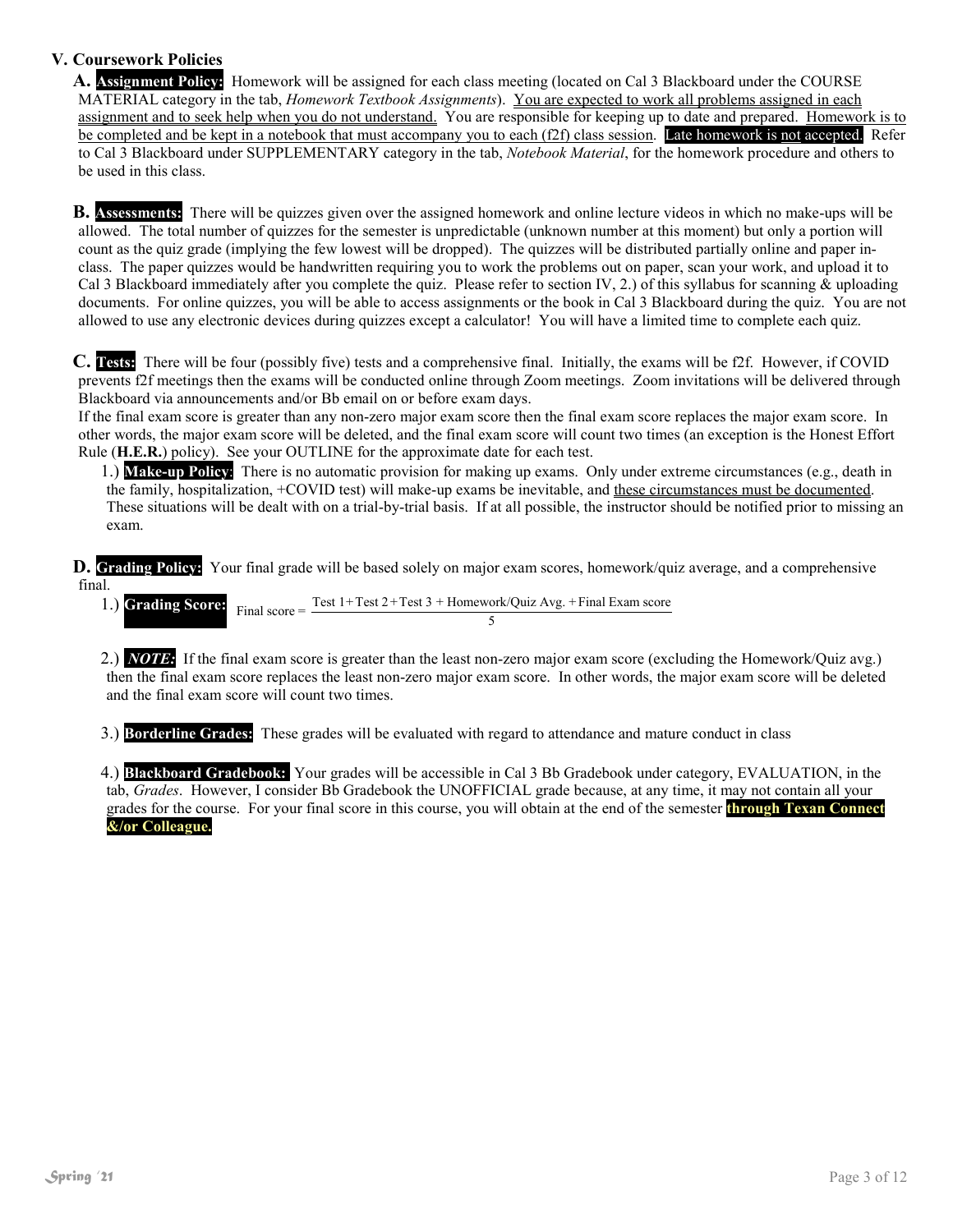**E. STUDY: You should normally spend approximately 2-3 hours outside of class in study for each hour of lecture. Some material will require more time than other material. Also, your mathematical background is a major factor in the time spent completing the homework. Try to study the assigned lesson as soon after the class meets if possible. With your greatest effort, try not to get behind on the homework! Refer to the "How to Study" sheet for further detailed studying suggestions.**

#### 1.) **Methods of Learning Assessment:**

a.) **Handwritten notes for video lectures.** This helps both of us to be diligent in keeping your skills on pace. 2.) **Notebook:** Homework, quizzes, tests, and other useful material should be kept in a notebook in which the notebook will be used as a reference and study guide. The following material will be placed in the notebook in the order listed:

- a.) Cover sheet including Name, b.) Syllabus c.) Assignment sheet
	- Class, and Semester
- d.) Notes e.) Work f.) Quizzes
- 

#### g.) Tests h.) Miscellaneous

(1.) \*To print all the material for your notebook, please visit the SUPPLEMENTARY category then the *Notebook Material* tab in the **Cal 3 Blackboard** page. All printed material needs to be read at least once during the term of this course.\*

3.) **Tutoring:** Free tutoring is available in the Math-Engineering building (room M116) and online. For the Math-Engineering building tutor, please remember to sign in when you seek help from a tutor. For free online tutoring, please refer to Cal 3 Bb tab, *Online Tutoring*, as well as the tab, *Peer Tutors*, under the RESOURCES category.

4.) **Video Tapes:** Videos for many review topics in this course are available through the Mathematics Department on Blackboard. For username and password, please use *mvideos*.

| Tape | <b>Topic</b>                            |
|------|-----------------------------------------|
|      | <b>Analytical Geometry</b>              |
| 310  | Parabolas                               |
| 320  | Ellipses                                |
| 325  | Hyperbolas                              |
|      | Parametric Equations                    |
| 335  | Polar coordinates                       |
|      | <b>Calculus III</b>                     |
| 485  | Double Integration                      |
| 490  | Double Integration with Polar Equations |

#### **F. Critical Dates:**

| Jan 18                | :MLK. Jr                            | April 12 WEB Pre-registration for Summer, Spring Interim, & Fall |  |
|-----------------------|-------------------------------------|------------------------------------------------------------------|--|
|                       | <i>March</i> $15 - 19$ SPRING Break | ווכחל                                                            |  |
| $\mathcal{A}$ pril 2  | :Easter                             | <b>Final Exams</b>                                               |  |
| $\mathcal{A}$ pril 29 | Last Day to Drop                    | $ \mathcal{M}ay $ 10 $(8 - 10a, Monday)$                         |  |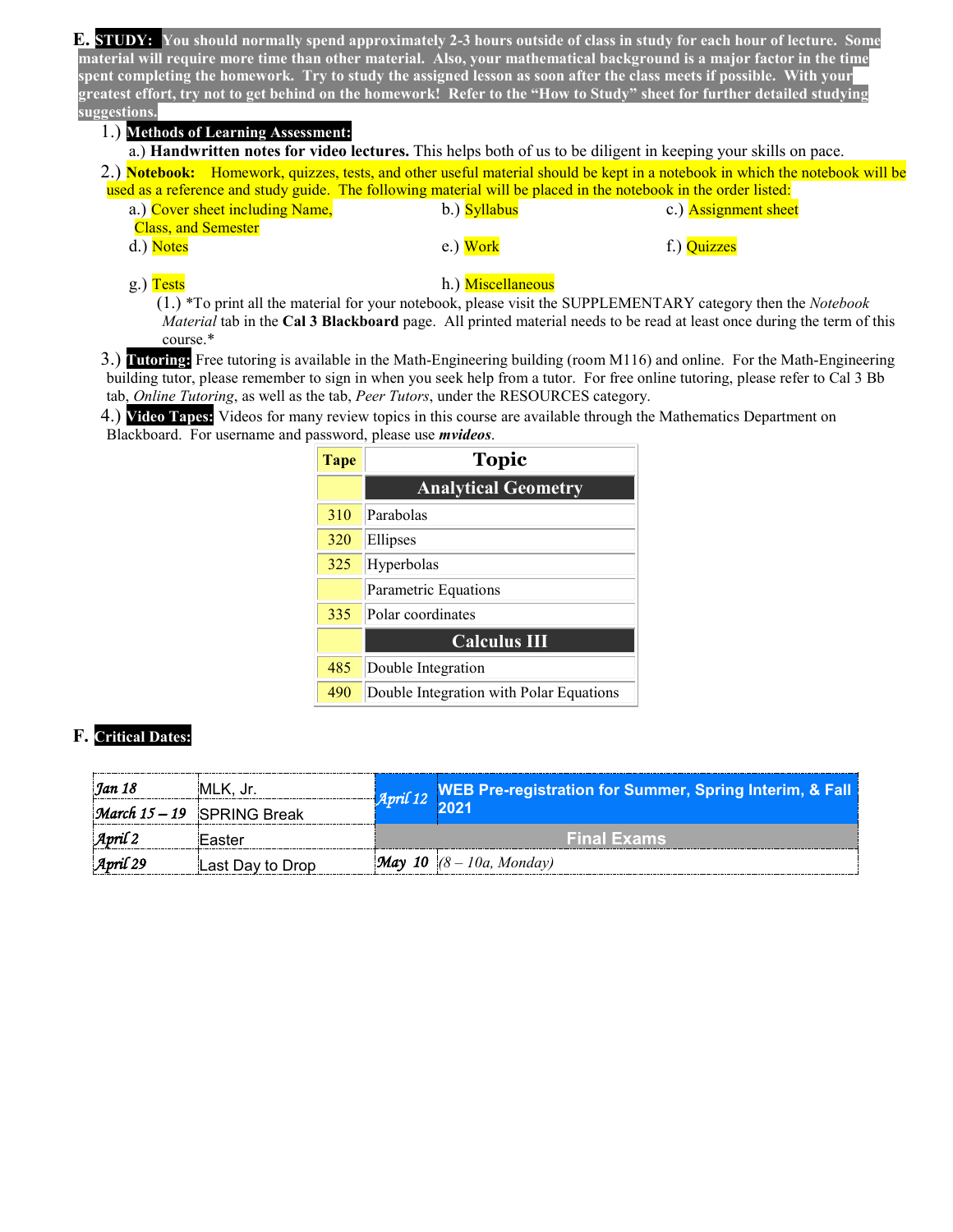### **VI. Responsibilities & Consequences**

## **A. Student Responsibilities:**

- 1.) Attend class, be aware of announcements made in class and on Blackboard, and ask questions when necessary.
- 2.) Work homework problems the day that they are assigned.
- 3.) Form (virtual) study groups.
- 4.) Get help from tutors, tapes, and/or the instructor.
- 5.) Students will be required to wear a face mask while in SPC campus buildings or in outside areas if social/physical distancing cannot be maintained (refer to X. A. of this syllabus).

6.) All students are encouraged to implement good hygiene measures such as washing hands regularly, using hand sanitizer, and covering coughs/sneezes. Hand sanitizing stations are available across all SPC locations.

#### **7.) \*\****Cell phones, laptops, and pagers during class!* **\*\***

a.) Cell phones and laptops are required to use in class in order to upload class work documents.

(1.) If the instructor determines that activation of a cell phone, pager, PDA, or laptop irrespectively interrupts the lecture or classroom discussion or impedes the progress of any student then the instructor will ask the student to leave either temporarily or permanently.

(2.) **No technologic devices such as cell phones, PDA's, etc. are to be used during tests or in-class quizzes but, at the instructor's discretion, may be used at the completion of tests and/or in-class quizzes. If due to technological disruption, the instructor may grant permission for a student(s) to use such devices for a test or in-class quiz.** 

8.) **Follow the classroom policy, no food or drink allowed in the classroom if posted (located in Cal 3 Blackboard, under SUPPLEMENTARY category and tab,** *Notebook Material***).**

9.) **In addition to the No Food or Drink classroom policy and in accordance to campus policy, no tobacco products are to be permitted and consumed in class.** 

#### 10.) **You will obtain your final grade for the class through Texan Connect &/or Colleague.**

**B. Cell Phone Policy:** All students will, during each class period and for its duration, place and keep their cell phone in its deactivated state, provided that they are at the present time in possession of said device, face-down in the right-hand corner and on the top surface of their desk unless the cell phone is used as a laptop function. If a student's cell phone activates and/or the student engages in text messaging during class at anytime during the semester, the student, by the instructor's discretion, could be permanently dismissed from the class for the remainder of the semester. If a student's cell is activated during class and/or the student engages in text messaging determined by the instructor, and **the student chose not to place their phone on top of their desk as mentioned above** then the student will be dismissed from the class by the instructor permanently.

**C. Academic Integrity:** The attempt of any student to present as his or her own any work which he or she has not honestly performed is regarded by the faculty and administration as a serious offense and renders the offender liable to serious consequences, possibly suspension. For more detail, see "Academic Integrity" and "Student Conduct" in the South Plains College General Catalog.

1.) You are expected to work alone on all quizzes and tests. You are not allowed to use any electronic device other than your calculator during a quiz or test. If you choose to cheat, you will be withdrawn immediately from this class with a grade of "F."

**D. Academic Misconduct:** Complete honesty is required from students in all facets of course work including homework assignments, tests, and the final exam. See the South Plains College Catalog for more detail.

**E. Sanctions for Cheating or Plagiarizing:** A grade of "F" in the course will be assigned to any student caught cheating or plagiarizing; additional sanctions may also be considered. Students are responsible for understanding the meanings of the words cheating and plagiarizing. (Refer to page 10 of the syllabus for specific details of the definitions of cheating and plagiarizing.)

#### **VII. Questions:**

- **A.** I invite all your questions **except** the following:
	- 1.) I wasn't able to make it to class. Did I miss anything? (Yes.)

2.) Is this going to be on the test? (Perhaps, not directly, but if the ideas were not important, I would not be discussing them in class.)

3.) Do you have the tests graded? (I put forth my best effort to have the tests graded so as to return them the next class session. However, there are times due to uncontrollable factors that this may not be possible.)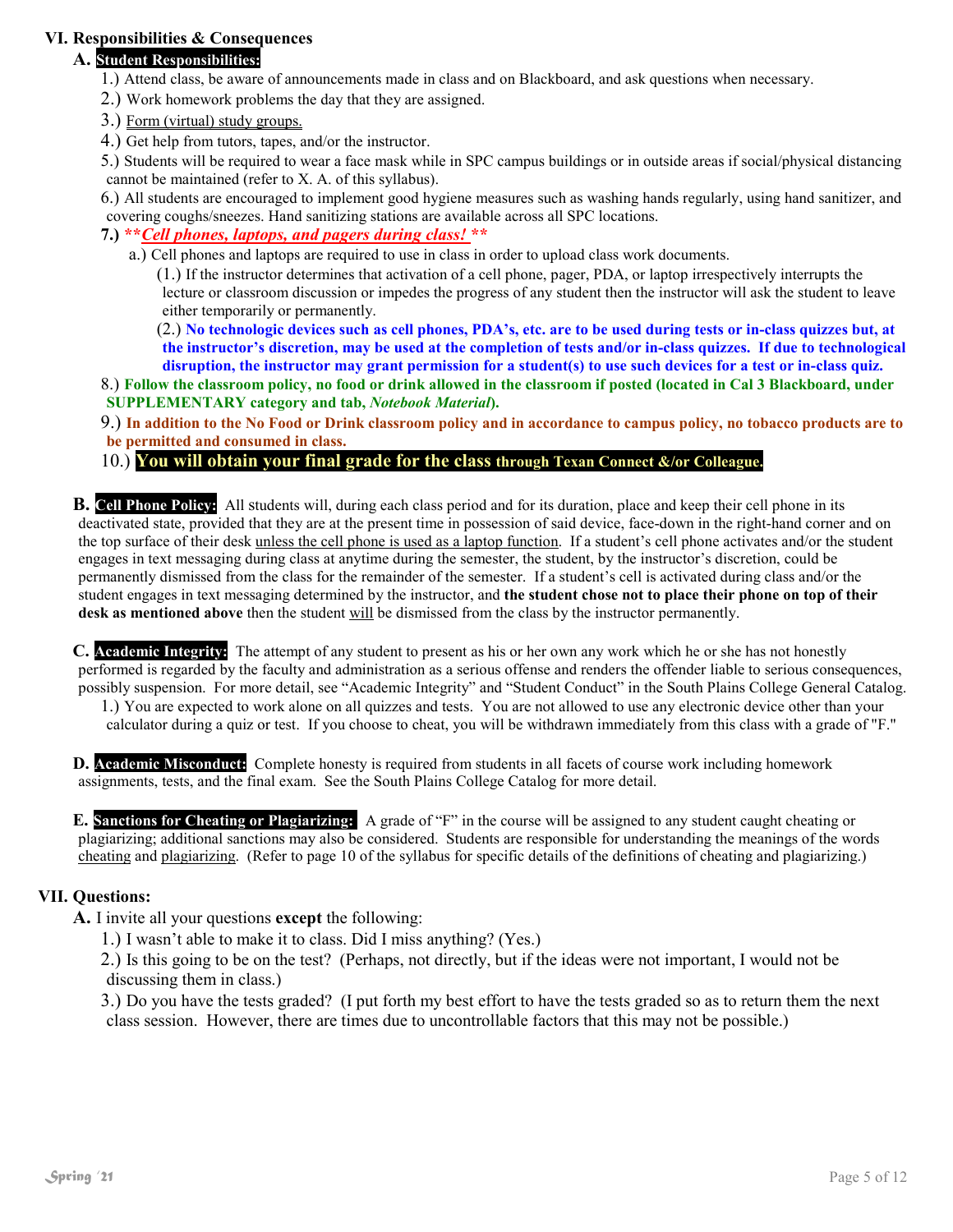**VIII. Objectives:** Upon completion of this course and obtaining a passing grade, the student will have mastered at least 70% of the course objectives. The course objectives provide that the student be able to:

- 1.) Calculate derivatives of parametric and polar functions;
- 2.) Calculate anti-derivatives of parametric and polar functions;
- 3.) Calculate dot and cross product;
- 4.) Write equations of lines and planes in space using vector analysis;
- 5.) Find maximum, minimum, and level curves of 3 D graphs;
- 6.) Work with multivariable functions and calculate partial derivatives;
- 7.) Perform double and triple integration;
- 8.) Green's Theorem; &
- 9.) Find area, volume, arc length, and surface area by use of double and triple integration.

#### **IX. SPC Policies & Procedures**

**A. COVID Statement:** It is the policy of South Plains College for the Spring 2021 semester that as a condition of on-campus enrollment, all students are required to engage in safe behaviors to avoid the spread of COVID-19 in the SPC community. Such behaviors specifically include the requirement that all students properly wear CDC-compliant face coverings while in SPC buildings including in classrooms, labs, hallways, and restrooms. Failure to comply with this policy may result in dismissal from the current class session. If the student refuses to leave the classroom or lab after being dismissed, the student may be referred to the Dean of Students on the Levelland campus or the Dean/Director of external centers for Student Code of Conduct Violation (This information and more regarding COVID is located on the **Cal 3 Blackboard** course in the tab, *COVID Information*). Students who believe they have been exposed or may be COVID-19 positive, must contact Health Services, DeEtte Edens, BSN, RN at (806) 716-2376 or [dedens@southplainscollege.edu](mailto:dedens@southplainscollege.edu) (This Health Services info can also be accessed on the **Cal 3 Blackboard** course located under the SERVICES category in *Student Health Services* tab).

**B. Diversity:** In this class, the teacher will establish and support an environment that values and nurtures individual and group differences and encourages engagement and interaction. Understanding and respecting multiple experiences and perspectives will serve to challenge and stimulate all of us to learn about others, about the larger world, and about ourselves. By promoting diversity and intellectual exchange, we will not only mirror society as it is, but also model society as it should and can be.

**C. Disability Statement:** Students with disabilities, including but not limited to physical, psychiatric, or learning disabilities, who wish to request accommodations in this class should notify the Special Services Office, preferably, early in the semester so that the appropriate arrangements may be made. In accordance with federal law, a student requesting accommodations must provide acceptable documentation of his/her disability to the Special Services Coordinator. For more information, call or visit the Special Services Office in the Student Services Building, 894-9611 ext. 2529.

**D. Nondiscrimination Policy:** South Plains College does not discriminate on the basis of race, color, national origin, sex, disability or age in its programs and activities. The following person has been designated to handle inquiries regarding the non-discrimination policies: Vice President for Student Affairs, South Plains College, 1401 College Avenue, Box 5, Levelland, TX 79336. Phone number 806-716-2360.

**E. Sexual Misconduct:** It is important for you to know that all faculty members are mandated reporters of any incidents of sexual misconduct. That means that I cannot keep information about sexual misconduct confidential if you share that information with me. Dr. Lynne Cleavinger, the Director of Health & Wellness, can advise you confidentially as can any counselor in the Health & Wellness Center. They can also help you access other resources on campus and in the local community. You can reach Dr. Cleavinger at 716-2563 o[r lcleavinger@southplainscollege.edu](mailto:lcleavinger@southplainscollege.edu) or go by the Health and Wellness Center. You can schedule an appointment with a counselor by calling 716-2529.

**F. Title IX Pregnancy Accommodations Statement:** If you are pregnant, or have given birth within six months, Under Title IX you have a right to reasonable accommodations to help continue your education. To [activate](http://www.southplainscollege.edu/employees/manualshandbooks/facultyhandbook/sec4.php) accommodations you must submit a Title IX pregnancy accommodations request, along with specific medical documentation, to the Director of Health and Wellness. Once approved, notification will be sent to the student and instructors. It is the student's responsibility to work with the instructor to arrange accommodations. Contact the Director of Health and Wellness at 806-716-2362 or [email](http://www.southplainscollege.edu/employees/manualshandbooks/facultyhandbook/sec4.php) egilster@southplainscollege.edu for assistance.

**G. Campus Concealed Carry:** Campus Concealed Carry - Texas Senate Bill - 11 (Government Code 411.2031, et al.) authorizes the carrying of a concealed handgun in South Plains College buildings only by persons who have been issued and are in possession of a Texas License to Carry a Handgun. Qualified law enforcement officers or those who are otherwise authorized to carry a concealed handgun in the State of Texas are also permitted to do so. Pursuant to Penal Code (PC) 46.035 and South Plains College policy, license holders may not carry a concealed handgun in restricted locations. For a list of locations, please refer to the SPC policy at:

[\(http://www.southplainscollege.edu/human\\_resources/policy\\_procedure/hhc.php\)](http://www.southplainscollege.edu/human_resources/policy_procedure/hhc.php)

Pursuant to PC 46.035, the open carrying of handguns is prohibited on all South Plains College campuses. Report violations to the College Police Department at 806-716-2396 or 9-1-1.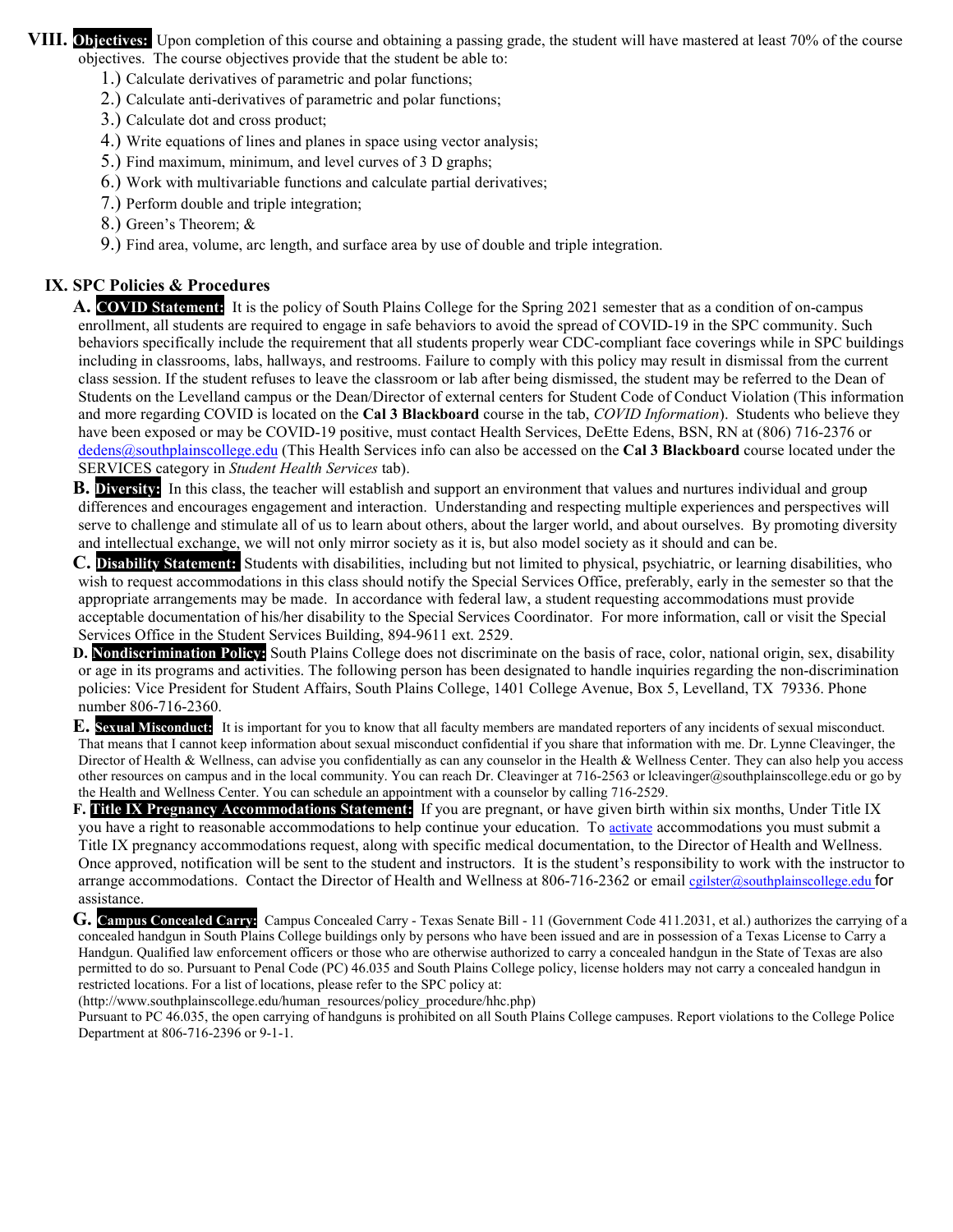|                  |               | <b>Course Outline</b>                                                                                                                                                                                                                             |  |  |  |
|------------------|---------------|---------------------------------------------------------------------------------------------------------------------------------------------------------------------------------------------------------------------------------------------------|--|--|--|
| Week             |               | This schedule is tentative and subjective to change. Changes will be announced in class.<br><b>Topics and Sections Covered</b>                                                                                                                    |  |  |  |
|                  | $1/18$ , Mon  | MLK, Jr.                                                                                                                                                                                                                                          |  |  |  |
| 1                | $1/20$ , Wed  | Introduction<br>Review: Conic Sections and Quadratic Equations - Parabolas, Ellipses, & Hyperbolas<br>Review: Parametric Equations - Graphing, Derivatives and Tangents, Relative Extrema,<br>Area, Volume, Arc Length, Surface Area, & Centroids |  |  |  |
| $\boldsymbol{2}$ | $1/25$ , Mon  | 11.1 Vectors<br>Trigonometric (Polar) Form of Complex Numbers<br>11.2 Vectors in Space                                                                                                                                                            |  |  |  |
|                  | 1/27, Wed     | 11.3 Dot Product<br>11.4 Cross Product                                                                                                                                                                                                            |  |  |  |
| 3                | $2/1$ , Mon   | <b>Resultant Vectors</b>                                                                                                                                                                                                                          |  |  |  |
|                  | $2/3$ , Wed   | 11.5 Lines and Planes in Space                                                                                                                                                                                                                    |  |  |  |
| 4                | $2/8$ , Mon   | 12.1 Vector-Valued Functions<br>12.2 Vector-Valued Functions - Calculus<br>12.3 Velocity & Acceleration                                                                                                                                           |  |  |  |
|                  | $2/10$ , Wed  | <b>TEST 1 (Vectors, Ch 11)</b>                                                                                                                                                                                                                    |  |  |  |
| 5                | $2/15$ , Mon  | 12.3 Velocity & Acceleration contd.<br>12.4 Tangent & Normal Vectors (AcceleraTioN)                                                                                                                                                               |  |  |  |
|                  | $2/17$ , Wed  | 12.4 Tangent & Normal Vectors (AcceleraTioN) contd.<br>12.5 Arc Length & Curvature                                                                                                                                                                |  |  |  |
| 6                | $2/22$ , Mon  | 12.5 Curvature Contd.<br>(Torsion & TNB frame)<br>11.6 Surfaces in Space (Cylinders and Quadric Surfaces)<br>Space Coordinates & Surface of Revolution                                                                                            |  |  |  |
|                  | $2/24$ , Wed  | Review: Polar Equations - Coordinates, Equations, and Graphing<br>11.7 Cylindrical and Spherical Coordinates                                                                                                                                      |  |  |  |
| 7                | $3/1$ , Mon   | 13.1 Functions of Several Variables<br>13.3 Partial Derivatives<br>13.5 The Chain Rule: Implicit Differentiation (only)<br>13.6 Directional Derivatives & Gradients                                                                               |  |  |  |
|                  |               | <b>TEST 2 (Vector-Valued Functions, Ch 12)</b>                                                                                                                                                                                                    |  |  |  |
|                  | $3/3$ , Wed   | 13.6 Directional Derivatives & Gradients contd.<br>13.7 Tangent Planes & Normal Lines                                                                                                                                                             |  |  |  |
| 8                | $3/8$ , Mon   | 13.8 Extrema of Functions of Several Variables<br>13.9 Applications of Extrema of Multivariable Functions                                                                                                                                         |  |  |  |
|                  | $3/10$ , Wed  | 13.9 Applications of Extrema of Multivariable Functions contd.<br>13.10 Lagrange Multipliers                                                                                                                                                      |  |  |  |
|                  | $3/15 - 3/19$ | <b>Spring Break</b>                                                                                                                                                                                                                               |  |  |  |
| 9                | 3/22, Mon     | 14.1 Area in the Plane (Double Integrals)<br>14.2 Double Integrals & Volume<br>14.3 Polar Coordinates - Double Integrals                                                                                                                          |  |  |  |
|                  | $3/24$ , Wed  | <b>TEST 3 (Multi-Variable Functions, Ch 13)</b>                                                                                                                                                                                                   |  |  |  |
|                  | $3/29$ , Mon  | 14.3 Polar Coordinates - Double Integrals contd.<br>14.4 Centers of Mass & Moments of Inertia                                                                                                                                                     |  |  |  |
| 10               | 3/31, Wed     | 14.6 Triple Integrals in Rectangular Coordinates<br>14.7 Triple Integrals in Cylindrical and Spherical Coordinates                                                                                                                                |  |  |  |
|                  | $4/2$ , Fri   | EASTER                                                                                                                                                                                                                                            |  |  |  |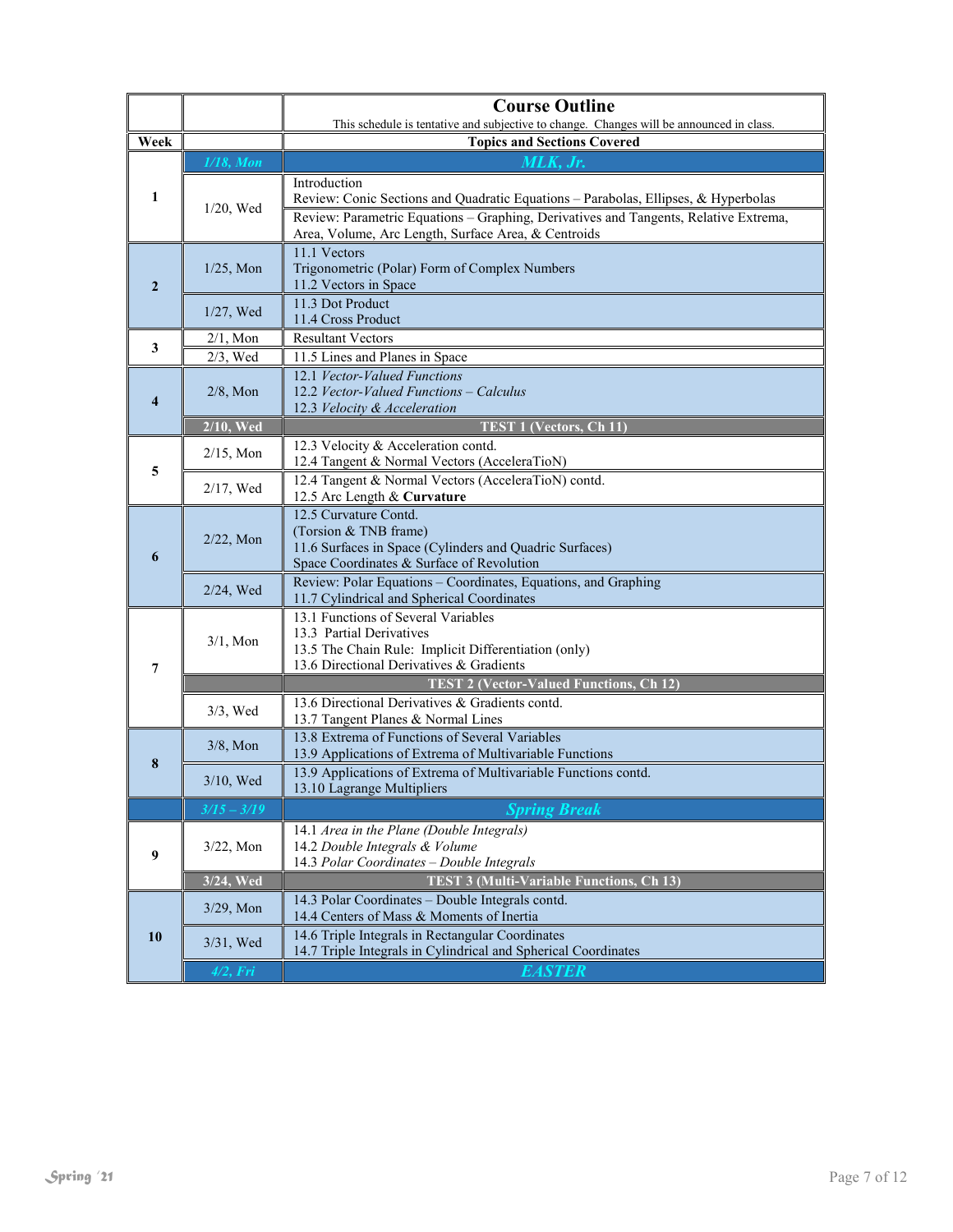|      |              | <b>Course Outline</b>                                                                    |  |  |  |  |
|------|--------------|------------------------------------------------------------------------------------------|--|--|--|--|
|      |              | This schedule is tentative and subjective to change. Changes will be announced in class. |  |  |  |  |
| Week |              | <b>Topics and Sections Covered</b>                                                       |  |  |  |  |
| 11   | $4/5$ , Mon  | 14.8 Jacobian                                                                            |  |  |  |  |
|      |              | 14.5 Surface Area                                                                        |  |  |  |  |
|      | $4/7$ , Wed  | 15.1 Vector Fields                                                                       |  |  |  |  |
| 12   | $4/12$ , Mon | <b>TEST 4 (Multiple Integration, Ch 14)</b>                                              |  |  |  |  |
|      | $4/14$ , Wed | 15.2 Line Integrals                                                                      |  |  |  |  |
| 13   | $4/19$ , Mon | 15.3 Conservative Vector Fields & Independence of Path                                   |  |  |  |  |
|      | $4/21$ , Wed | 15.4 Green's Theorem                                                                     |  |  |  |  |
| 14   | $4/26$ , Mon | 15.5 Parametric Surfaces                                                                 |  |  |  |  |
|      | 4/28, Wed    | 15.6 Surface Integrals                                                                   |  |  |  |  |
|      | $5/3$ , Mon  | 15.7 Divergence Theorem                                                                  |  |  |  |  |
| 15   | $5/5$ , Wed  | 15.8 Stoke's Theorem                                                                     |  |  |  |  |
| 16   | 5/10         | <b>FINAL EXAM:</b><br>$8 - 10a$<br>Monday                                                |  |  |  |  |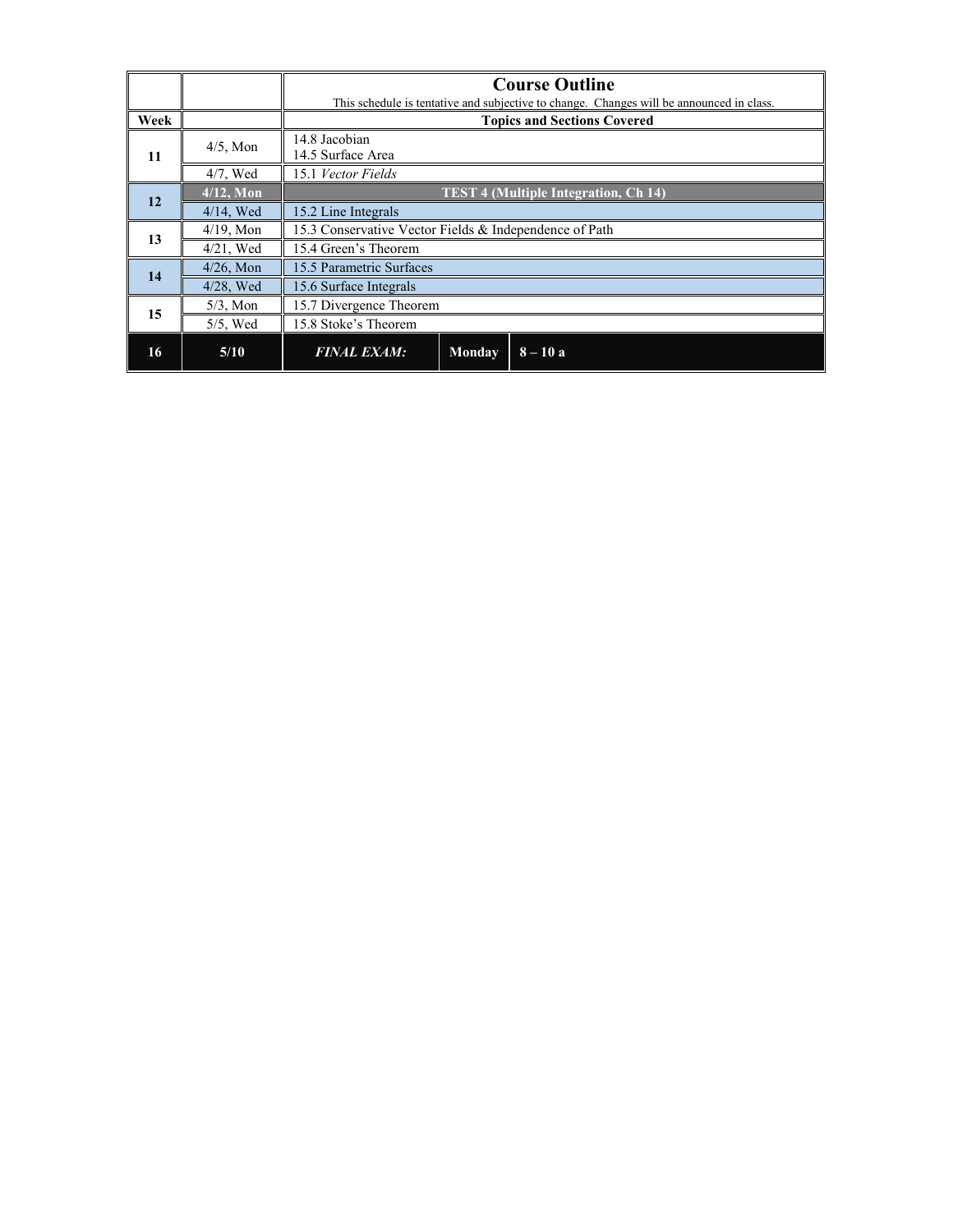## **South Plains College Common Course Syllabus: MATH 2415 Revised August 2020**

**Department:** Mathematics, Engineering, and Computer Science

**Discipline:** Mathematics

**Course Number:** MATH 2415

**Course Title:** Calculus III

**Available Formats:** conventional/flex

**Campuses:** Levelland and Reese

**Course Description:** Differentiation and integration of transcendental functions; parametric equations and polar coordinates; techniques of integration; sequences and series; improper integrals.

**Prerequisite:** Successful completion with a grade of 'C' or better in MATH 2414

**Credit:** 4 **Lecture:** 3 **Lab:** 2

**Textbook:** None

**Supplies:** Please see the instructor's course information sheet for specific supplies.

## **This course partially satisfies a Core Curriculum Requirement**: None

### **Core Curriculum Objectives addressed:**

- **Communications skills**—to include effective written, oral and visual communication
- **Critical thinking skills**—to include creative thinking, innovation, inquiry, and analysis, evaluation and synthesis of information
- **Empirical and quantitative competency skills**—to manipulate and analyze numerical data or observable facts resulting in informed conclusions

**Student Learning Outcomes:** Upon completion of this course and receiving a passing grade, the student will be able to:

- 1. Perform calculus operations on vector‐valued functions, including derivatives, integrals, curvature, displacement, velocity, acceleration, and torsion.
- 2. Perform calculus operations on functions of several variables, including partial derivatives, directional derivatives, and multiple integrals.
- 3. Find extrema and tangent planes.
- 4. Solve problems using the Fundamental Theorem of Line Integrals, Green's Theorem, the Divergence Theorem, and Stokes' Theorem.
- 5. Apply the computational and conceptual principles of calculus to the solutions of real-world problems.

**Student Learning Outcomes Assessment:** A pre- and post-test questions will be used to determine the extent of improvement that the students have gained during the semester

**Course Evaluation:** There will be departmental final exam questions given by all instructors.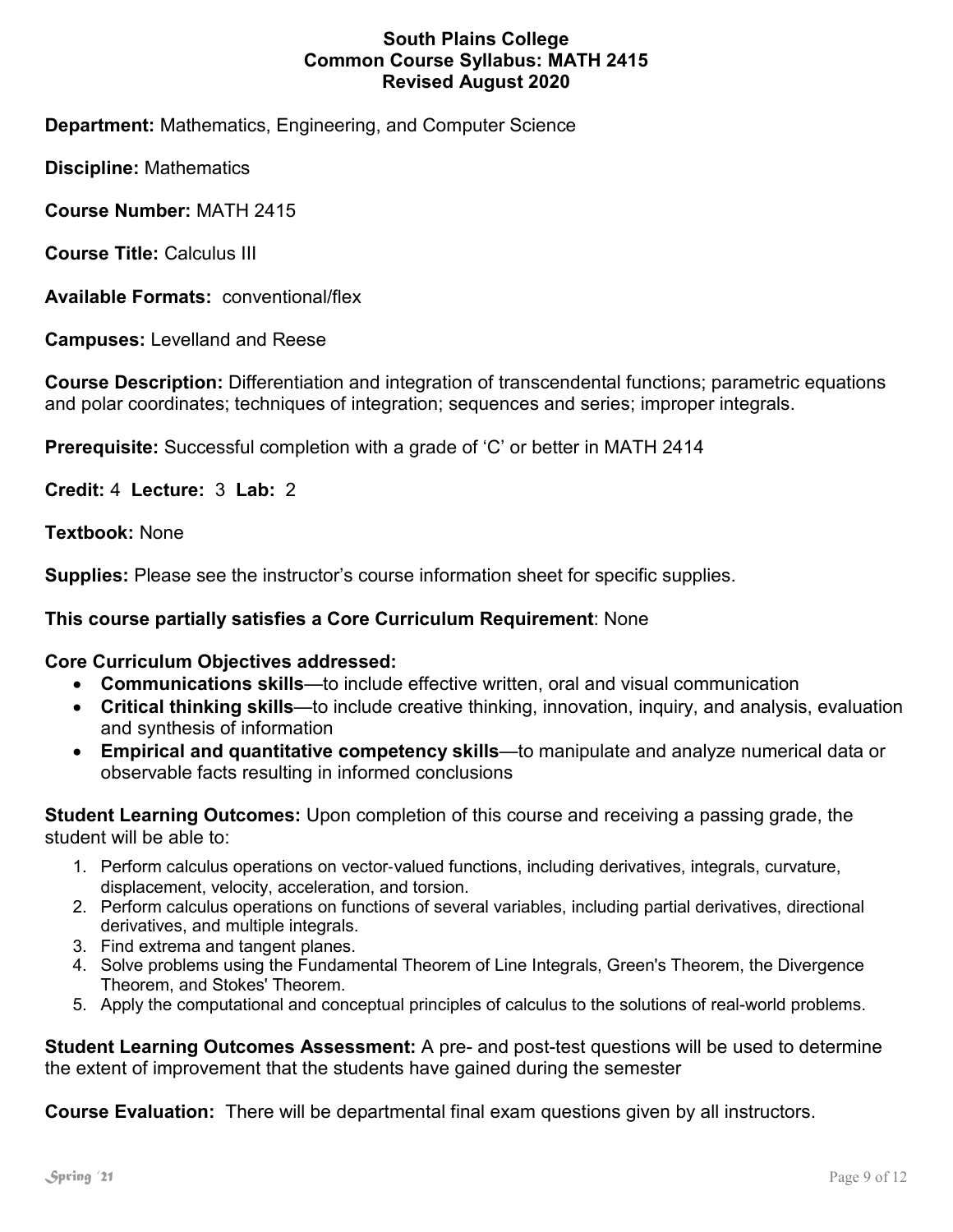**Attendance/Student Engagement Policy:** Attendance and effort are the most important activities for success in this course. The instructor maintains records of the student's engagement throughout the semester. The student will be allowed to miss twenty percent (20%) of class assignments for the semester, *for any reason*. Should this number be exceeded, the instructor has the right to drop the student with a grade of F or an X, depending on the instructor's discretion.

Plagiarism violations include, but are not limited to, the following:

- 1. Turning in a paper that has been purchased, borrowed, or downloaded from another student, an online term paper site, or a mail order term paper mill;
- 2. Cutting and pasting together information from books, articles, other papers, or online sites without providing proper documentation;
- 3. Using direct quotations (three or more words) from a source without showing them to be direct quotations and citing them; or
- 4. Missing in-text citations.

Cheating violations include, but are not limited to, the following:

- 1. Obtaining an examination by stealing or collusion;
- 2. Discovering the content of an examination before it is given;
- 3. Using an unauthorized source of information (notes, textbook, text messaging, internet, apps) during an examination, quiz, or homework assignment;
- 4. Entering an office or building to obtain an unfair advantage;
- 5. Taking an examination for another;
- 6. Altering grade records;
- 7. Copying another's work during an examination or on a homework assignment;
- 8. Rewriting another student's work in Peer Editing so that the writing is no longer the original student's;
- 9. Taking pictures of a test, test answers, or someone else's paper.

**COVID Syllabus Statement:** Should be provided by the Vice-President of Student Services over email.

**Student Code of Conduct Policy**: Any successful learning experience requires mutual respect on the part of the student and the instructor. Neither instructor nor student should be subject to others' behavior that is rude, disruptive, intimidating, aggressive, or demeaning**.** Student conduct that disrupts the learning process or is deemed disrespectful or threatening shall not be tolerated and may lead to disciplinary action and/or removal from class.

**Diversity Statement:** In this class, the teacher will establish and support an environment that values and nurtures individual and group differences and encourages engagement and interaction. Understanding and respecting multiple experiences and perspectives will serve to challenge and stimulate all of us to learn about others, about the larger world and about ourselves. By promoting diversity and intellectual exchange, we will not only mirror society as it is, but also model society as it should and can be.

**Disability Statement:** Students with disabilities, including but not limited to physical, psychiatric, or learning disabilities, who wish to request accommodations in this class should notify the Disability Services Office early in the semester so that the appropriate arrangements may be made. In accordance with federal law, a student requesting accommodations must provide acceptable documentation of his/her disability to the Disability Services Office. For more information, call or visit the Disability Services Office at Levelland (Student Health & Wellness Office) 806-716-2577, Reese Center (Building 8) 806-716-4675, or Plainview Center (Main Office) 806-716-4302 or 806-296-9611.

**Nondiscrimination Policy:** South Plains College does not discriminate on the basis of race, color, national origin, sex, disability or age in its programs and activities. The following person has been designated to handle inquiries regarding the non-discrimination policies: Vice President for Student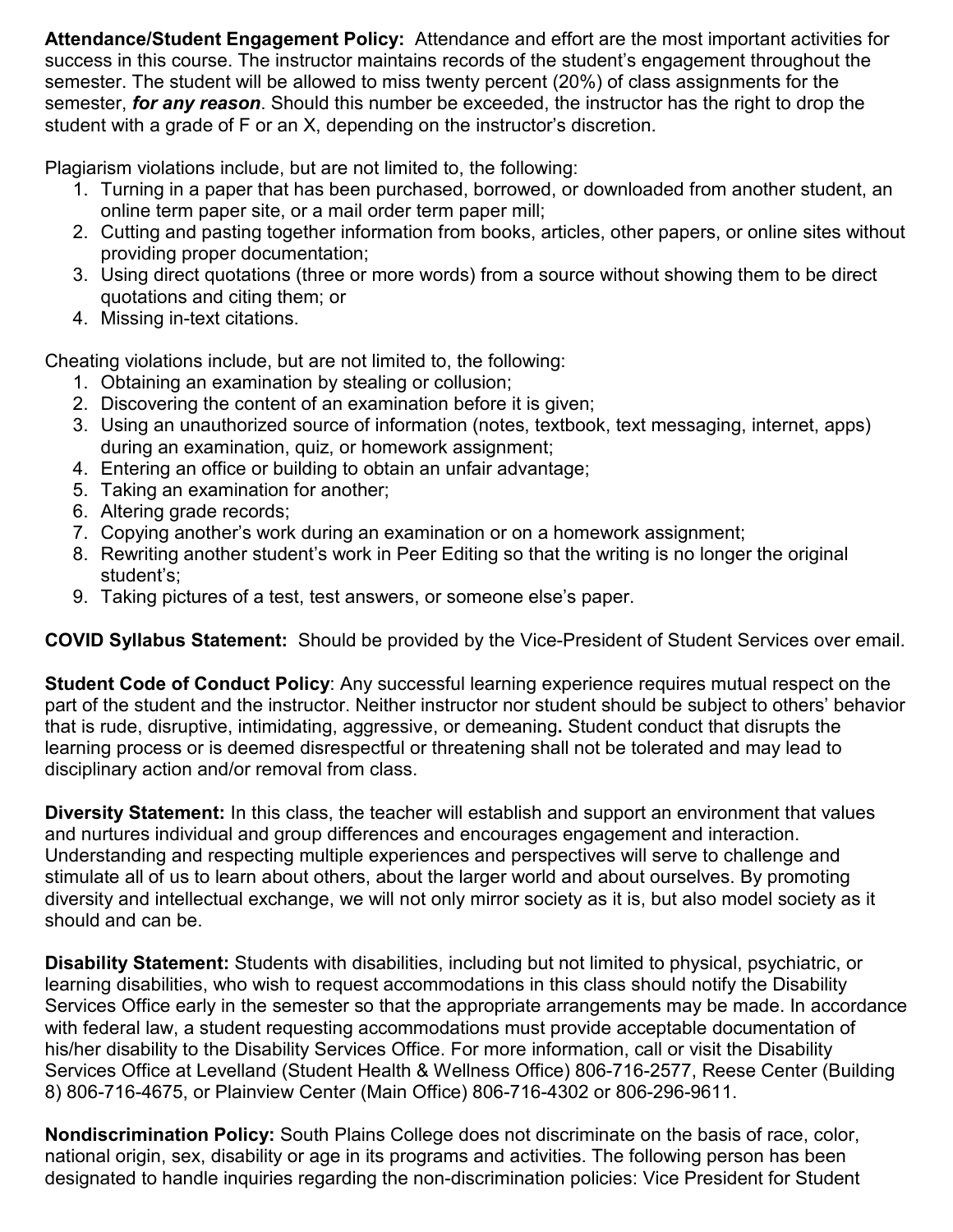Affairs, South Plains College, 1401 College Avenue, Box 5, Levelland, TX 79336. Phone number 806- 716-2360.

**Title IX Pregnancy Accommodations Statement:** If you are pregnant, or have given birth within six months, Under Title IX you have a right to reasonable accommodations to help continue your education. To [activate](http://www.southplainscollege.edu/employees/manualshandbooks/facultyhandbook/sec4.php) accommodations you must submit a Title IX pregnancy accommodations request, along with specific medical documentation, to the Director of Health and Wellness. Once approved, notification will be sent to the student and instructors. It is the student's responsibility to work with the instructor to arrange accommodations. Contact the Director of Health and Wellness at 806-716 2362 or [email](http://www.southplainscollege.edu/employees/manualshandbooks/facultyhandbook/sec4.php) [cgilster@southplainscollege.edu](mailto:cgilster@southplainscollege.edu) for assistance.

**Campus Concealed Carry**: Texas Senate Bill - 11 (Government Code 411.2031, et al.) authorizes the carrying of a concealed handgun in South Plains College buildings only by persons who have been issued and are in possession of a Texas License to Carry a Handgun. Qualified law enforcement officers or those who are otherwise authorized to carry a concealed handgun in the State of Texas are also permitted to do so. Pursuant to Penal Code (PC) 46.035 and South Plains College policy, license holders may not carry a concealed handgun in restricted locations. For a list of locations and Frequently Asked Questions, please refer to the Campus Carry page

at: <http://www.southplainscollege.edu/campuscarry.php>

Pursuant to PC 46.035, the open carrying of handguns is prohibited on all South Plains College campuses. Report violations to the College Police Department at 806-716-2396 or 9-1-1.

**SPC Bookstore Price Match Guarantee Policy:** If you find a lower price on a textbook, the South Plains College bookstore will match that price. The difference will be given to the student on a bookstore gift certificate! The gift certificate can be spent on anything in the store.

If students have already purchased textbooks and then find a better price later, the South Plains College bookstore will price match through the first week of the semester. The student must have a copy of the receipt and the book has to be in stock at the competition at the time of the price match.

The South Plains College bookstore will happily price match BN.com & books on Amazon noted as *ships from and sold by Amazon.com*. Online marketplaces such as *Other Sellers* on Amazon, Amazon's Warehouse Deals, *fulfilled by* Amazon, BN.com Marketplace, and peer-to-peer pricing are not eligible. They will price match the exact textbook, in the same edition and format, including all accompanying materials, like workbooks and CDs.

A textbook is only eligible for price match if it is in stock on a competitor's website at time of the price match request. Additional membership discounts and offers cannot be applied to the student's refund.

Price matching is only available on in-store purchases. Digital books, access codes sold via publisher sites, rentals and special orders are not eligible. Only one price match per title per customer is allowed.

Note: The instructor reserves the right to modify the course syllabus and policies, as well as notify students of any changes, at any point during the semester.